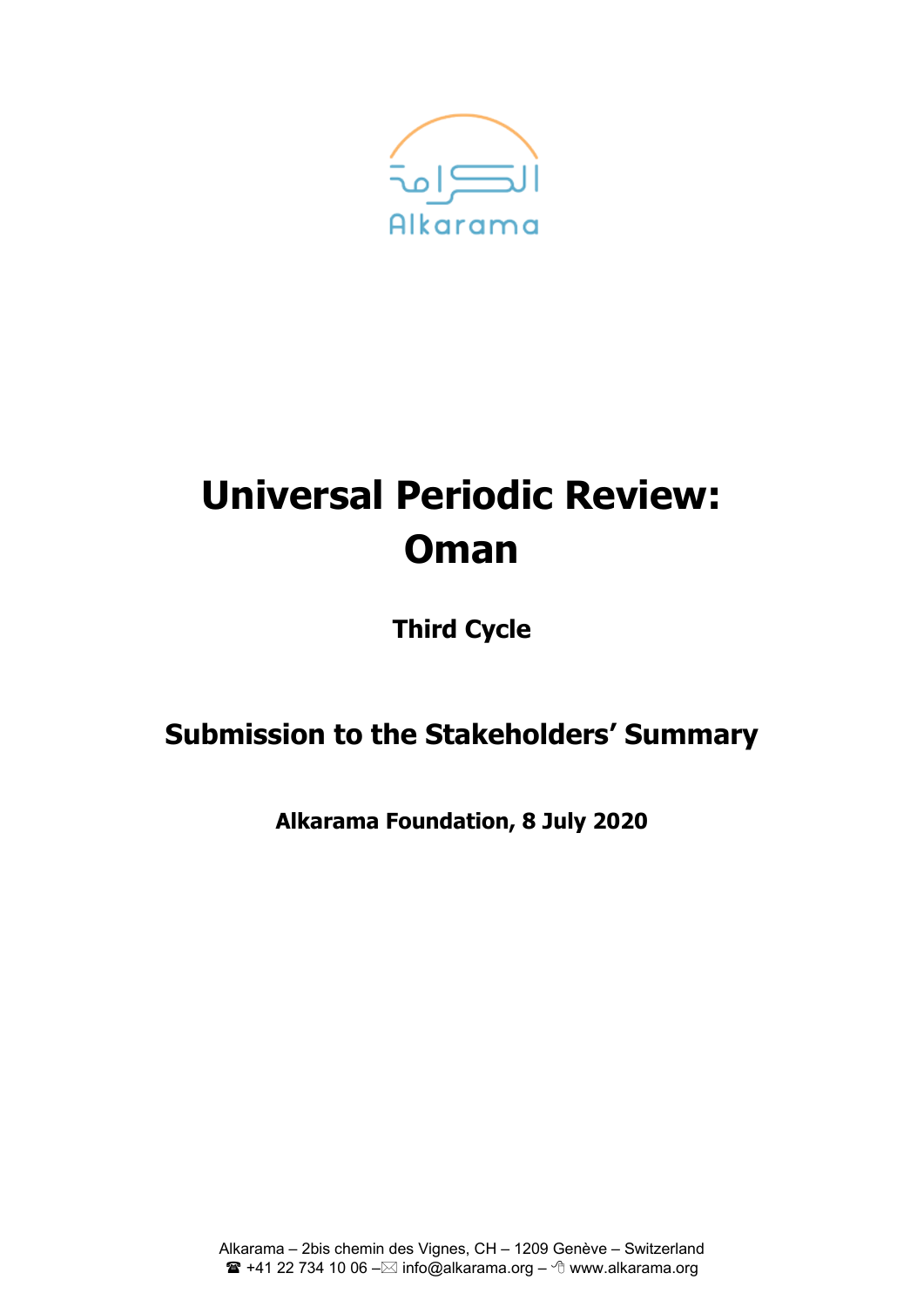Contents:

| 3. IMPLEMENTATION OF INTERNATIONAL HUMAN RIGHTS OBLIGATIONS 4                                  |  |
|------------------------------------------------------------------------------------------------|--|
| 3.1                                                                                            |  |
|                                                                                                |  |
| 3.4 FREEDOM OF RELIGION OR BELIEF, EXPRESSION, ASSOCIATION AND PEACEFUL ASSEMBLY, AND RIGHT TO |  |
|                                                                                                |  |
|                                                                                                |  |
|                                                                                                |  |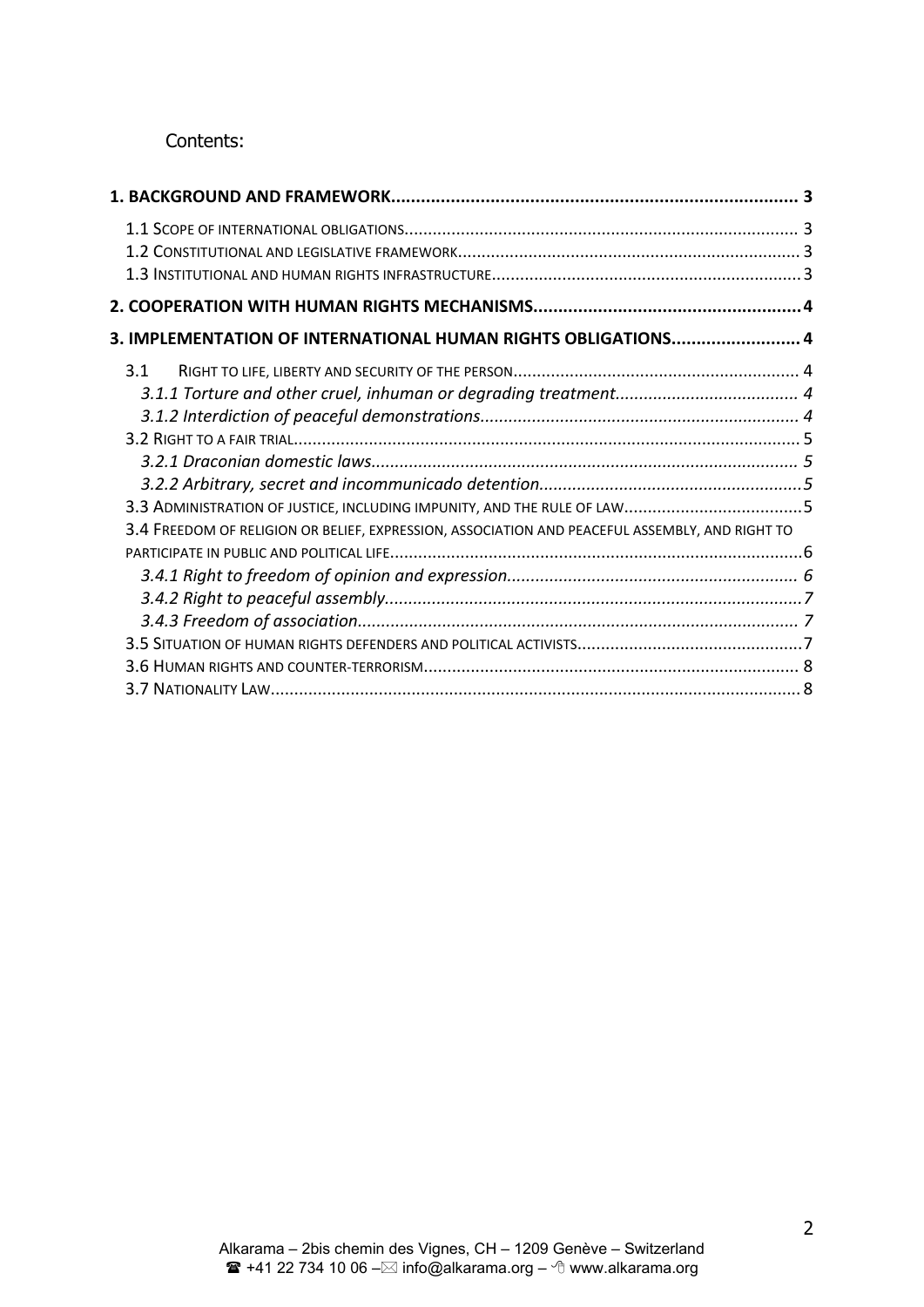<span id="page-2-0"></span>1. The present contribution comes within the framework of the third cycle of the Universal Periodic Review (UPR) pertaining to the general human rights situation in Oman and takes into consideration the recommendations made in January 2016.

# **1. Background and framework**

2. When Saudi Arabia joined forces with the United Arab Emirates, Bahrain and Egypt to boycott Qatar, the Sultanate guarded its neutral position. The principle of neutrality and arbitration between parties has equally been the guiding line for Oman'<sup>s</sup> policies towards conflicting parties in the Yemeni civil war. In January 2020 there has been <sup>a</sup> shift at the top of the executive. Haitham bin Tarek al-Said ascended to the throne after the decease of Sultan Qaboos who had been ruling Oman for the past 40 years.

3. In 2018 <sup>a</sup> new Penal Code has been introduced criminalizing various new circumstances and raising the minimal sentences of imprisonment.

# **1.1 Scope of international obligations**

4. Despite recommendations to this effect, Oman has not ratified the International Covenant on Civil and Political Rights (ICCPR), the International Convention for the Protection of all Persons from Enforced Disappearance (CED) or the Convention against Torture (CAT). At the second UPR, it accepted recommendations on the ratification of the CAT and the CED, but, despite its commitments, the Sultanate Oman has not ratified either of the conventions. Concerning the ICCPR, the State party merely noted the recommendations on its ratification. This appears indicative of the authorities' blatant unwillingness to accede to these essential human rights instruments.

# 5. **Recommendation:**

a) Ratify the ICCPR, CAT and CED, as well as the Protocols thereto.

# **1.2 Constitutional and legislative framework**

6. The Sultan has combined the executive and legislative powers and exercises strict control over the judiciary. He appoints and dismisses members of the government and Advisory Committee of the Shura – who represent the legislature – as well as senior judges, rendering the separation of powers illusory. The Committee'<sup>s</sup> competences are limited to economic and social domains; able solely to propose laws without promulgating them, <sup>a</sup> role reserved for the executive.

7. The 1996 Constitution affirms the fundamental rights and freedoms of all people, whilst subjecting them to the application of laws and decrees. In practice, however, an extremely restrictive legal framework and the lack of an independent judiciary have rendered these rights meaningless.

# **1.3 Institutional and human rights infrastructure**

8. The National Human Rights Commission (NHRC) does not enjoy the necessary autonomy visà-vis the executive, owing particularly to its limited mandate and the mode of its members' appointment. Established by <sup>a</sup> royal decree in 2008, its legal basis contradicts the Paris Principles and deprives it of the independence required to ensure an effective role in the promotion and protection of human rights.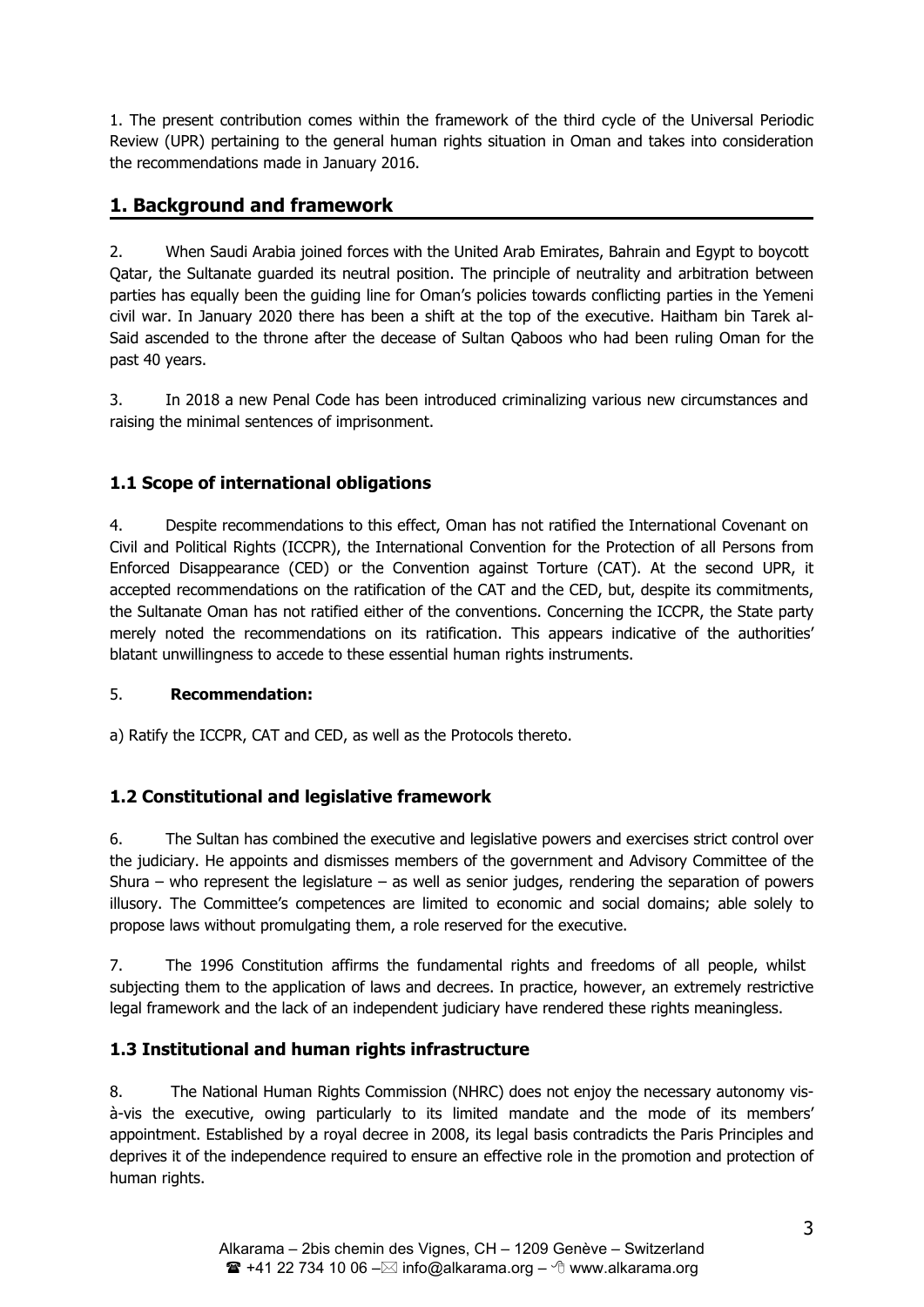<span id="page-3-0"></span>9. Local civil society perceives the NHRC as <sup>a</sup> state institution, operating directly under the Sultan. This perception is reinforced by the notable inaction in the face of repeated human rights violations and the lack of recommendations or reform proposals to improve the situation, including at the requests of victims. During the last UPR, Oman simply noted the recommendations requesting it to bring the NHRC in compliance with the Paris Principle, demonstrating <sup>a</sup> lack any real commitment to overcome these numerous shortcomings.

#### 10. **Recommendation:**

a) Bring the NHRC in conformity with the Paris Principles.

# **2. Cooperation with human rights mechanisms**

11. The Omani authorities refuse to fully cooperate with the UN'<sup>s</sup> human rights protection mechanisms. A number of urgent appeals and allegation letters sent by the Special Procedures remain uncommented. Furthermore, <sup>a</sup> visit request issued by the special rapporteur on racism in February 2018 remains unanswered to this day.

#### 12. **Recommendation:**

a) Cooperate fully with the Special Procedures and international Human Rights mechanisms.

# **3. Implementation of international human rights obligations**

# **3.1 Right to life, liberty and security of the person**

13. The Constitution guarantees "individual freedom" subject to the exceptions provided for by law. The provisions described below have effectively limit those rights.

*3.1.1 Torture and other cruel, inhuman or degrading treatment*

14. If the Constitution prohibits torture, its definition is not consistent with that of the CAT. Moreover, the practice of torture remains widespread in times of detention and is used as <sup>a</sup> means of suppressing any criticism or dissent.

#### 15. **Recommendation:**

a) Establish <sup>a</sup> definition of torture in accordance with international law.

#### *3.1.2 Interdiction of peaceful demonstrations*

16. Peaceful gatherings continue to be systematically oppressed in Oman and in consequence the right to peaceful assembly continues to be violated.

# 17. **Recommendations:**

a) Guarantee the right to peaceful assembly and implement demonstration control procedures in line with internationally accepted standards.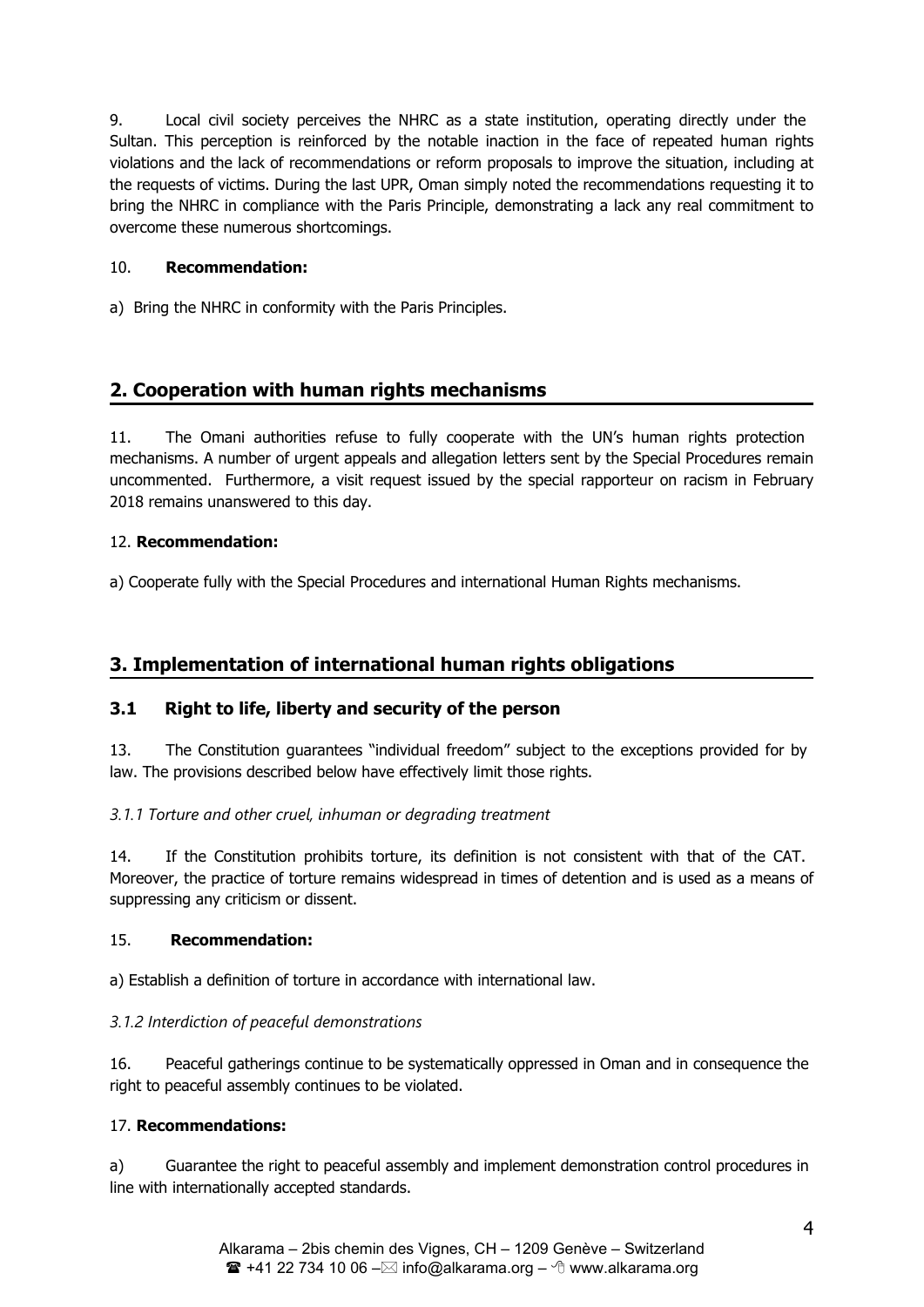# <span id="page-4-0"></span>**3.2 Right to <sup>a</sup> fair trial**

#### *3.2.1 Draconian domestic laws*

18. Article 19 of the Royal Decree No 12/2011 issuing the Cyber Crime Law criminalizes activities on the internet that may undermine the public order. The article continues to be used to silence human rights activists, bloggers and further criticism of the government.

19. Amongst many worrying developments with the establishment of the new Penal Code in 2018, Alkarama is particularly concerned about article 116. The article basically gives authorities free hand to selectively and severely punish people and organizations up to an imprisonment of ten years who "intend to oppose" the principles of the state.

#### *3.2.2 Arbitrary, secret and incommunicado detention*

20. Article 24 of the Constitution prohibits arbitrary arrest and detention. However, this provision was frequently violated in recent years. The intelligence services operate outside any legal framework, habitually arresting persons and detaining them incommunicado.

21. An illustrative example for the habit of arbitrary detention in Oman is the case of former al-Zaman editor Yousuf al-Haj who has been prosecuted and sentenced (25.9.2016) as <sup>a</sup> result of exercising his fundamental right to freedom of expression. Due to the fact that Mr. al-Haj has been prosecuted for the execution of his rights guaranteed by the Universal Declaration of Human Rights under article 17, 19, 20 and 23 and in view of the violations to fair trail guarantees that occurred during his trial, his deprivation of liberty was clearly arbitrary.

22. Moreover, despite the constitutional quarantees, there is a clear pattern of arbitrary and incommunicado detention in Oman. Following protest in spring 2018, waves of arbitrary arrests were executed. Although many were released the same day, four men of the al-Shuhuh tribe and an Emirati citizen were detained incommunicado for several months.

#### 23. **Recommendation:**

a) Put an end to arbitrary arrests and incommunicado detention, and establish <sup>a</sup> legal framework in accordance with the principles guaranteeing respect for fundamental rights and freedoms.

# **3.3 Administration of justice, including impunity, and the rule of law**

24. The absence of an independent judiciary, controlled instead by the executive and increasingly instrumental in quelling any dissent, undermines the rule of law.

#### 25. **Recommendation:**

a) Ensure full independence of the judiciary, including the establishment of an independent Supreme Judicial Council.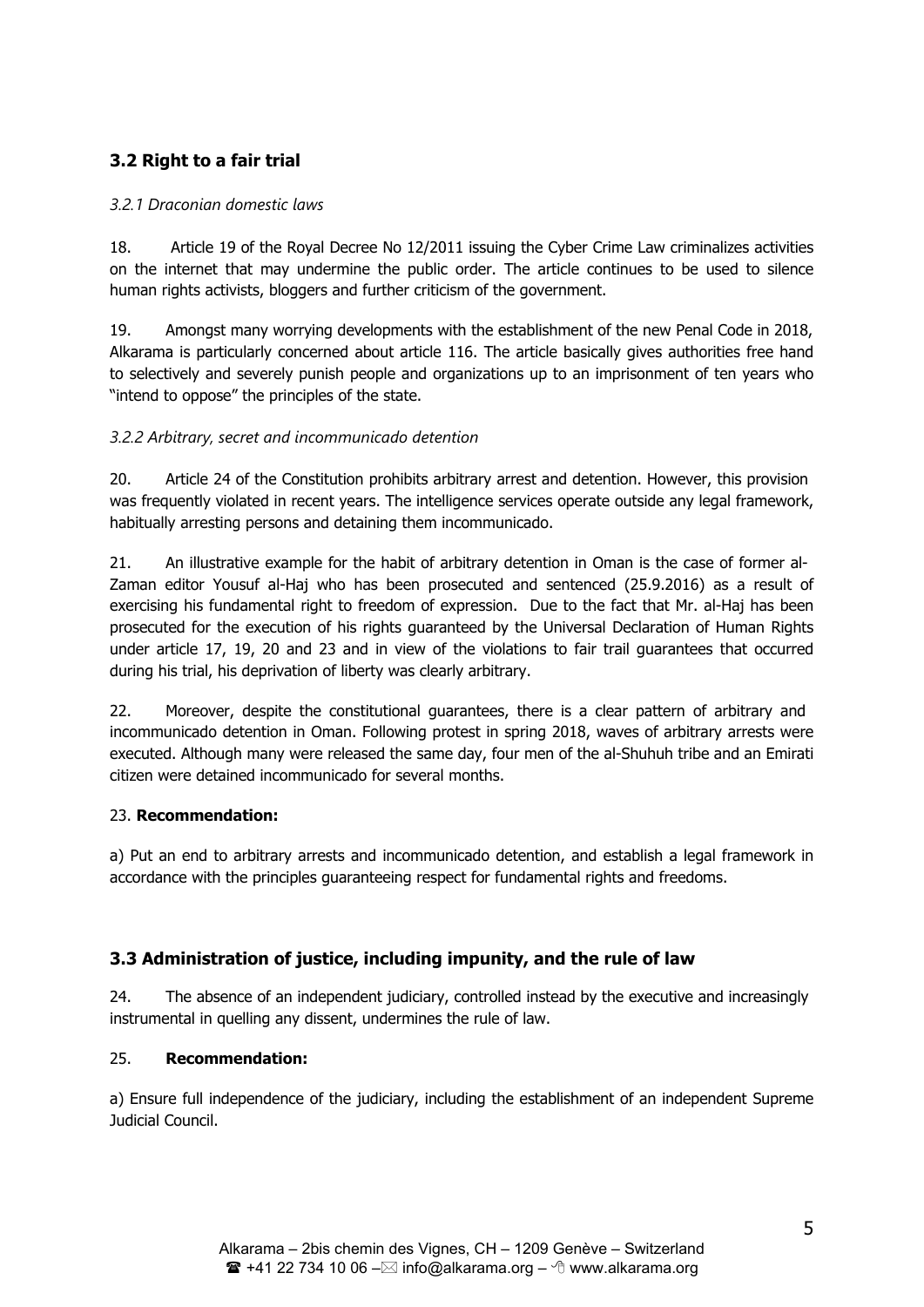# <span id="page-5-0"></span>**3.4 Freedom of religion or belief, expression, association and peaceful assembly, and right to participate in public and political life**

26. During the second UPR cycle, Oman accepted recommendations calling on the authorities to reinforce freedom of expression, publication and assembly.

27. These freedoms, restricted by law, have been increasingly limited with the introduction of the new Penal Code in 2018. Having further restricted the establishment of new political parties, organisations and associations, the right of political participation is rendered meaningless.

28. The authorities have justified numerous exceptions to these fundamental rights and freedoms on the basis of "public order" and "national security".

#### *3.4.1 Right to freedom of opinion and expression*

29. As discussed above, Oman accepted in the previous UPR session recommendations to reinforce freedom of expression. However Oman merely "noted" the one calling for its establishment in line with international standards.

30. Whilst enshrined in the Constitution, freedom of expression is still limited by law, and communications are closely monitored. Various human rights defenders or journalists have been summoned by the intelligent services following any interaction with human rights organisations.

31. Article 97 of the new Penal Code criminalises criticism against the Sultan or members of the government, with the penalty of up to seven years' imprisonment. It is commonly against human rights defenders or others critics of the Sultan or Executive'<sup>s</sup> decisions, leading to <sup>a</sup> generalized climate of fear and paralysing any constructive political debate.

32. Freedom of the Press is limited by several legal restrictions, particularly under the pretext of "violations of State security". Article 26 of the Law on Press and Publication restricts the freedom to collect and organise debates in virtual public spaces, e.g. blogs.

33. These provisions are routinely used to oppress journalists, writers and activists: Apart from the case of Yousuf al-Haj there is the case of Mansour Bin Nasser al-Mahrazi who, although released on the same day on bail, has been sentenced to three years of imprisonment for writing <sup>a</sup> book. A further example to illustrate the habit is the case of the former diplomat and online activist Hassan al-Basham who was sentenced to three years prison on charge of "using the internet in what might be prejudicial to religious values" and "insulting the Sultan". Mr. al-Basham died under shady circumstances while in custody.

34. Offences such as the "incitement to civil war", to "religious or sectarian dissent" or the "spreading of hatred among the population" are used to oppress freedom of expression and prosecute opposition.

35. Finally, the criminalisation of "undermining the prestige of the State", recently introduced in the Penal Code, is systematically used to silence and punish any criticism of the authorities, including in cases where such persons have denounced corruption within the government.

#### 36. **Recommendation:**

a) Ensure freedom of opinion and expression in accordance with international standards and decriminalise free expression and peaceful protest against the government.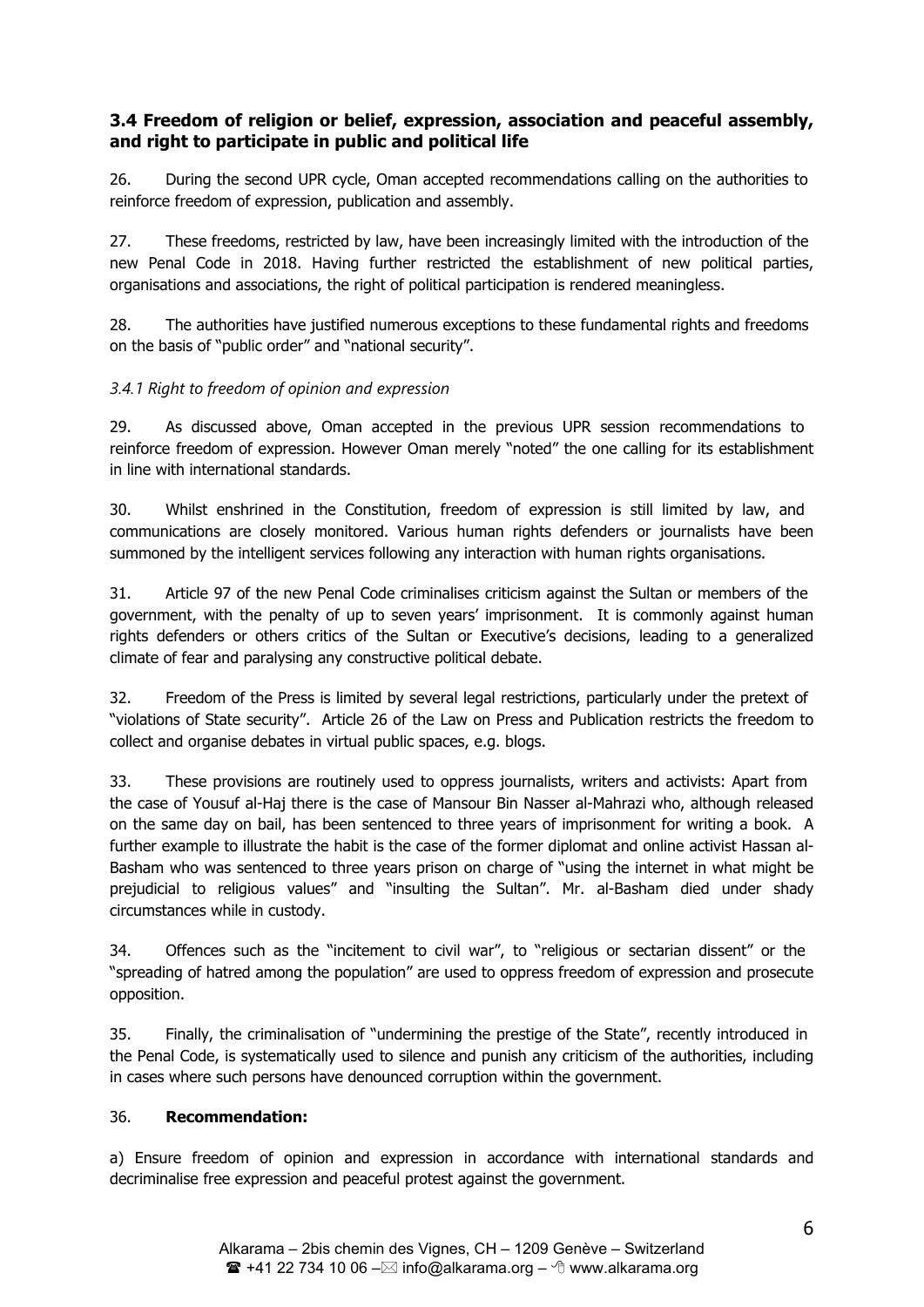#### <span id="page-6-0"></span>*3.4.2 Right to peaceful assembly*

37. The Constitution recognises citizens' rights to assembly "within the limits of the law". Those limits are often used to oppress peaceful demonstrations. In practice, any meeting between <sup>a</sup> plurality of persons in <sup>a</sup> public space is prohibited and considered an "unlawful assembly".

38. As discussed above, various citizens have been arrested for peacefully demonstrating against <sup>a</sup> variety of social issues.

#### 39. **Recommendation:**

a) Guarantee an effective right to peaceful assembly by repealing the legal provisions outlined above.

#### *3.4.3 Freedom of association*

40. Article 33 of the Constitution establishes the right to form associations, but limits this to those having "legitimate objectives"; activities considered "contrary to social order" are thus prohibited.

41. The accreditation process is controlled by the Ministry of Social Development, which receives and reviews applications, and monitors existing associations by directly supervising general meetings. The Civil Associations Law prohibits political and religious associations, including political parties.

42. The law forbids associations from having relations with foreign countries, providing assistance to others, or organising festivities without prior permission from the administration. The Ministry may oppose the establishment of an association if it believes that "Omani society does not need it, if there is <sup>a</sup> similar association, or the object stated in the articles of association is contrary to the interest of national security or for any other reason that the Minister considers relevant". Such refusal cannot be challenged by judicial proceedings.

#### 43. **Recommendation:**

a) Ensure freedom of association, including for political purposes, without interference by the Executive, and in accordance with international standards.

# **3.5 Situation of human rights defenders and political activists**

44. Alkarama regularly documents cases of reprisals against human rights defenders or political activists; taking the form of arbitrary arrests, travel bans, confiscation of identity documents, and inappropriate summons by the intelligent services. Following their arbitrary arrest, victims are routinely held incommunicado for periods ranging from one week to several months.

45. The testimonies describe detention conditions as inhuman and degrading. The right to have access to <sup>a</sup> lawyer or one'<sup>s</sup> relatives is rarely respected and interrogations always concern the activities of human rights defenders, their links with international organisations, including the UN, and the nature of information communicated.

#### 46. **Recommendation:**